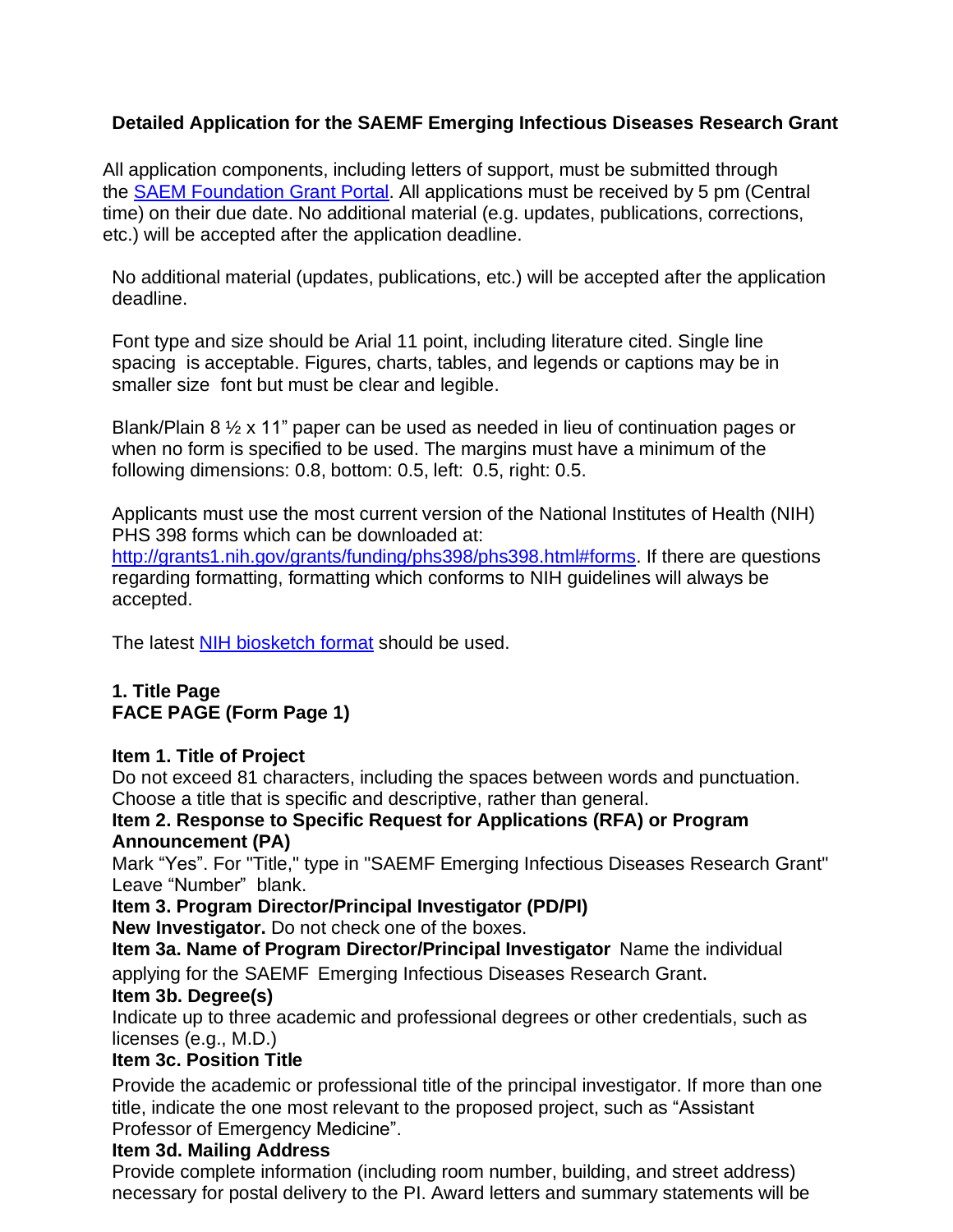sent to this address. Enter the appropriate electronic mail address.

### **Item 3e. Department, Service, Laboratory, or Equivalent**

Indicate your organizational affiliation, such as "Emergency Medicine".

#### **Item 3f. Major Subdivision**

If there is no such subdivision, enter "None."

### **Item 3g. Telephone and Fax Numbers**

Provide a daytime telephone number and, if available, a fax number.

### **Item 3h. eRA Commons User Name**

May leave blank.

### **Item 4. Human Subjects**

Indicate whether the research proposed will involve human subjects' research.

### **Item 4a-d.**

May leave blank.

## **Item 5. Vertebrate Animals**

Indicate whether the research proposed will involve vertebrate animals.

## **Item 5a. Animal Welfare Assurance**

May leave blank.

# **Item 6. Dates of Proposed Period of Support**

Must be one year in duration.

## **Item 7. Costs Requested for Initial Budget Period**

**Item 7a. Direct Costs Requested for Initial Budget Period**

Enter the direct costs for year 1 (up to \$100,000).

# **Item 7b. Total Costs Requested for Initial Budget Period**

The direct costs and the total costs for the initial budget period are the same. The grant does not provide for indirect costs. The total in Items 7a and 7b should be the same number (up to \$100,000).

## **Item 8. Costs Requested for Proposed Period of Support**

Item 8a. **Direct Costs Requested for Proposed Period of Support**

Enter the direct costs for the entire project (\$5,000 - \$25,000).

## **Item 8b. Total Costs Requested for Proposed Period of Support**

The direct costs and the total costs for the entire grant period are the same. The grant does not provide for indirect costs. The total in Items 8a and 8b should be the same number (up to \$100,000).

## **Item 9. Applicant Organization**

Enter the name and address of the applicant organization.

**Items 10-11.**

May leave blank.

**Item 12. Administrative Official to be Notified if Award is Made (should be the site that will receive the funds and distribute them)**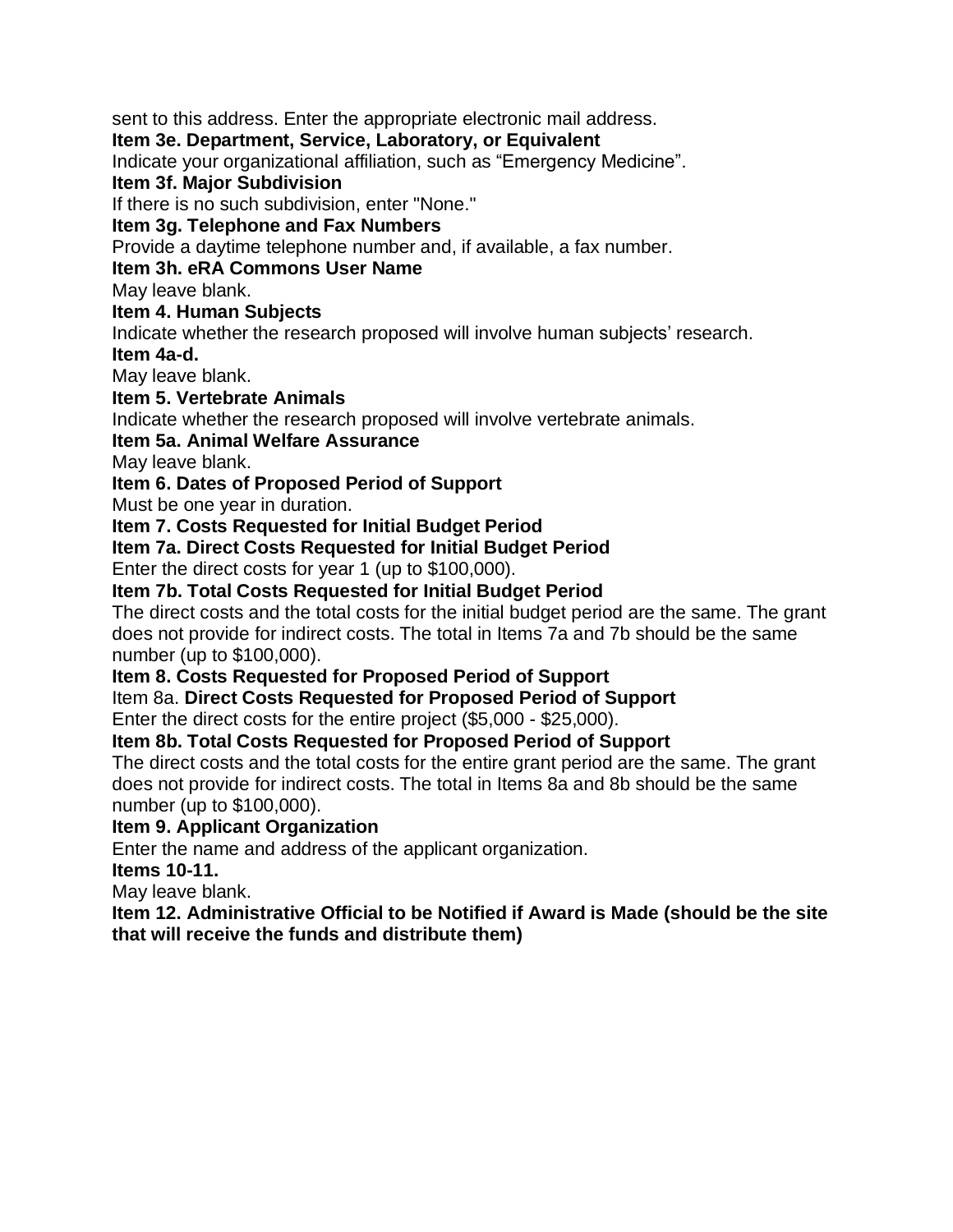Name the applicant organization administrative official to be notified if an award is made (i.e., Grants Administrator, Fund Manager, etc.). This official should be from the Sponsored Programs Office (or equivalent) at your institution. The award letter and grant agreement will be sent to this address. Provide a complete address for postal delivery and the telephone, fax, and electronic mail address for the administrative official.

## **Item 13. Official Signing for Applicant Organization**

Name an individual authorized to act for the applicant organization. Provide a complete address for postal delivery and the telephone, fax, and electronic mail address for the signing official.

### **Items 14. Applicant Organization Certification and Acceptance**

Signature of official named in Item 13 must be provided.

### **PROJECT SUMMARY/RELEVANCE/PERFORMANCE SITES/PERSONNEL (Form Page 2)**

### **Project Summary and Relevance**

In this space provide a brief synopsis of the proposed project. Please note that if the application is accepted for funding, a copy of the synopsis may be published on the SAEMF website. The summary must be completed in the space provided and should include:

1. A statement of the goals of the project;

2. A statement of the specific aims and hypothesis of the proposed research project, including its relevance and importance to emergency medicine; and

3. A description of the methods or techniques to be used in the project.

## **Project/Performance Sites**

Self-explanatory.

#### **Senior/Key Personnel**

Include the applicant and any mentors or co-investigators on the project. Avoid listing faculty and persons not directly related or responsible for the project.

#### **Other Significant Contributors**

Include other significant contributors if they will contribute to the scientific development or execution of the project.

## **TABLE OF CONTENTS (Form Page 3)**

Provide the page number for each category listed on the Table of Contents. Place page numbers at the bottom of each page and consecutively number pages throughout the application. Do not include unnumbered pages in the application. Do not use suffixes for page numbers (e.g., 5a, 5b, etc.).

## **BUDGET (Form Pages 4 and 5)**

A detailed budget and budget justification showing how the award will be spent and additional funds available to support the goals of the SAEMF Emerging Infectious Diseases Research Grant is necessary to ensure that adequate support and time is dedicated towards the completion of the stated goals.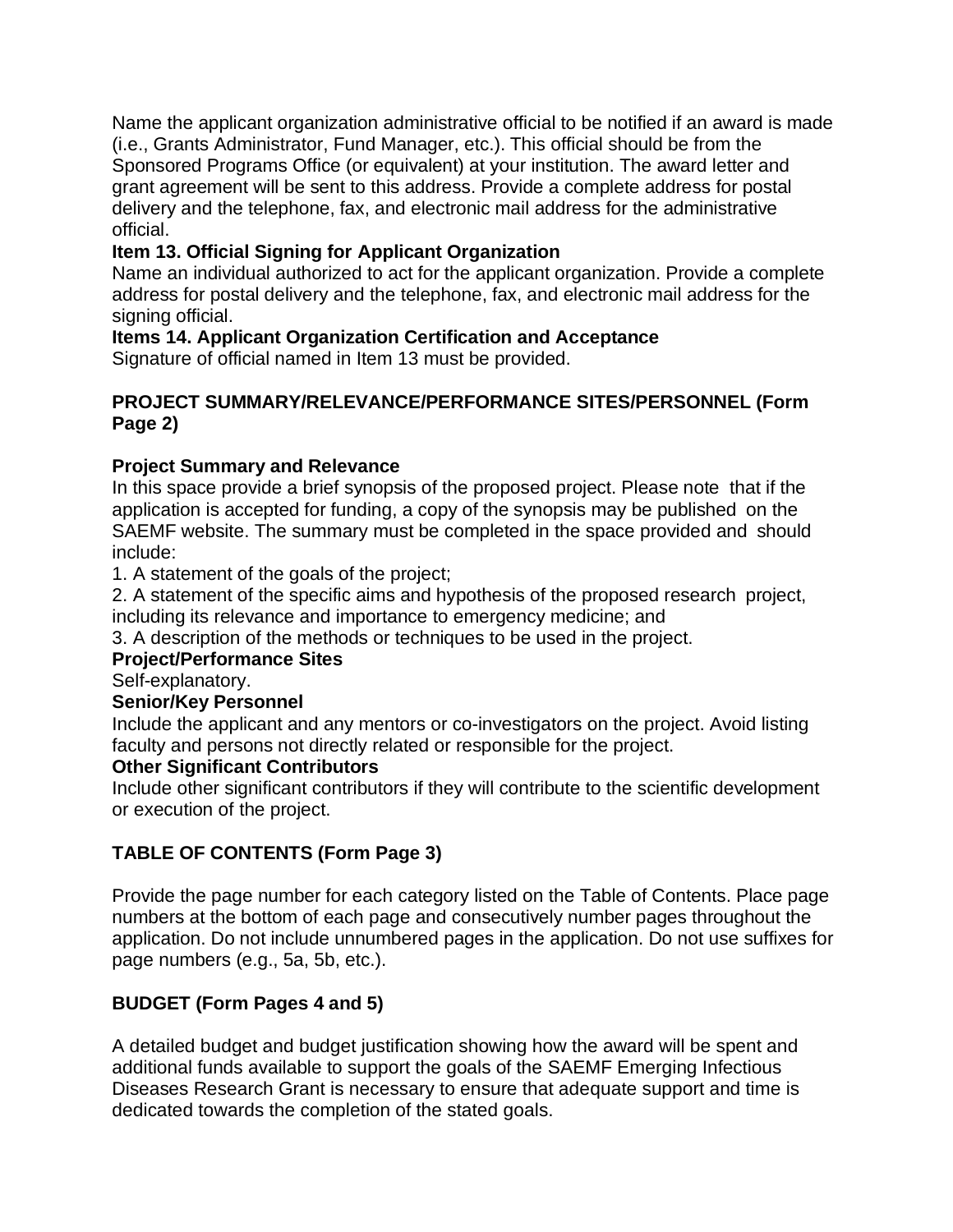Funds from the grant may be used for direct costs related to the project (e.g., laboratory supplies, research assistant or data analyst time, data purchase, research animals, clinical research supplies, etc.). A maximum of \$500 is allowed for travel to conferences to present research findings. Travel expenses must be consistent with the SAEMF travel policy. Funds from the grant may not be used for faculty salary support. Indirect costs (i.e., facilities and administrative costs) are not supported by this grant. Any residual funds will be returned to SAEMF at the end of the award period.

Include a budget justification section following Form Pages 4 and 5 outlining the proposed budget and any additional funds (e.g., institutional, departmental, or other funding sources) contributing to the support of the application.

Costs included in the grant budget should not exceed \$100,000. However, in addition to the funds from SAEMF, the budget justification should reflect all pending and active sources of funding relevant to the project. The submission of detailed budgets and budget justifications for the use of funds for the grant from SAEMF and additional funds available to support the goals of the award from all other sources are required as part of the application and again for award recipients during the reporting period of the award.

Funds that will be added to those provided by the SAEMF Emerging Infectious Diseases Research Grant (e.g., from departmental in-kind contributions, institutional intramural funds, or other awards), and what these funds will support, should be described in the budget justification section. Use additional blank pages as necessary with the margins described above.

Failure to meet the award guidelines or inability of the awardee to complete the term of the award shall result in the need to return residual funds to SAEMF.

For projects requiring the host institution's Institutional Review Board (IRB) or equivalent approval, funds will not be dispersed until IRB approval is obtained. Award extensions may be made at the discretion of the Grants Committee on a case-bycase basis.

#### **BIOGRAPHICAL SKETCH (Biographical Sketch Format Page)**

A biographical sketch is required for the candidate and his/her mentor and/or comentors. See [biosketch instructions](https://grants.nih.gov/grants/how-to-apply-application-guide/forms-e/general/g.240-r&r-seniorkey-person-profile-(expanded)-form.htm#Instructions) for further information.

#### **OTHER SUPPORT (Blank/Plain Pages)**

For the applicant and all key personnel, provide information regarding other research support and percent effort held at the time of application. List role on project and amount available to the key personnel. Provide information about existing and pending projects.

#### **RESOURCES (Blank/Plain Pages)**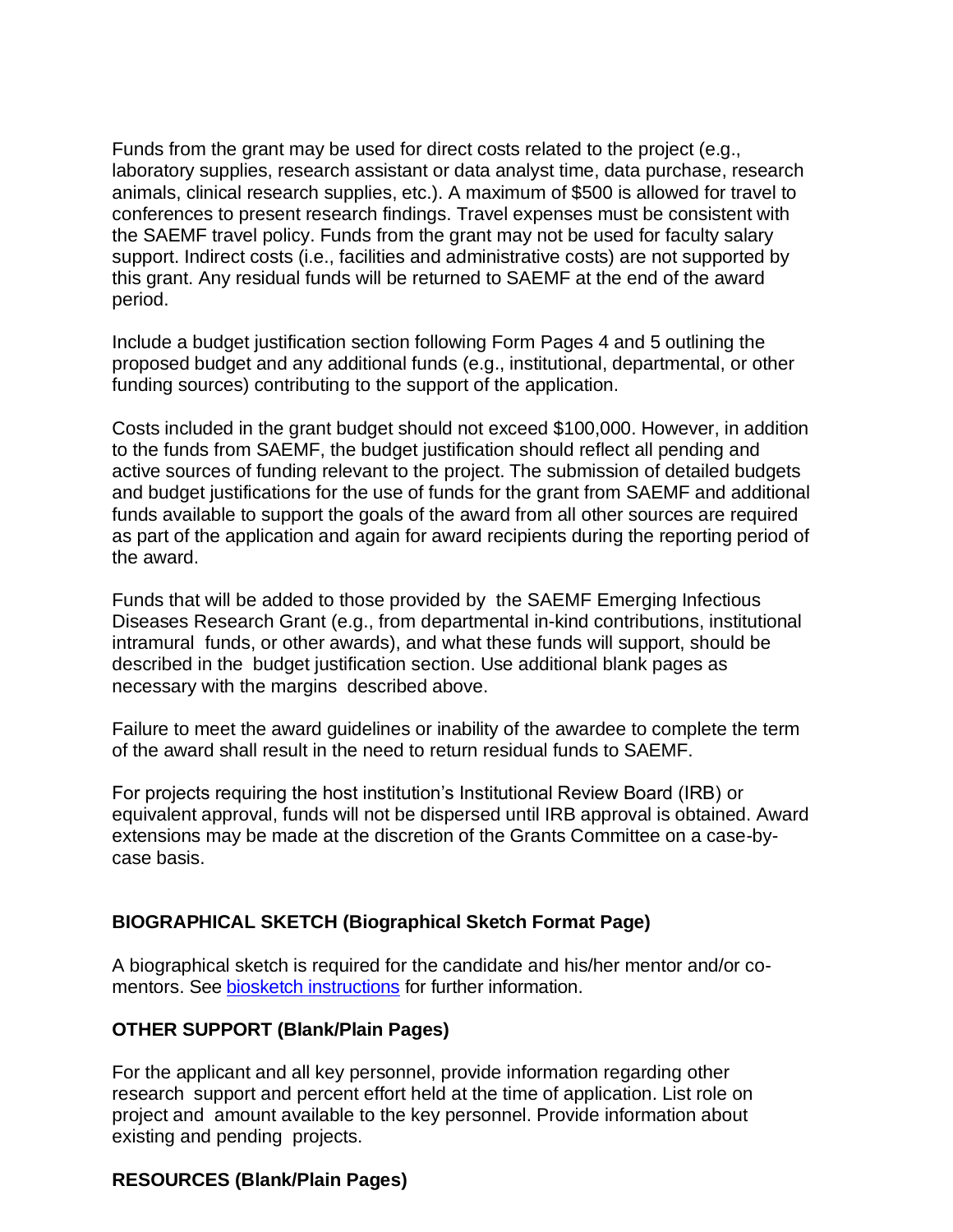Include a brief description of the facilities and resources available to the applicant explaining their relevance to the SAEMF Emerging Infectious Diseases Research Grant project (i.e., space, computers, administrative support, etc.). Use additional blank/plain pages, as necessary.

## **CHECKLIST (Checklist Form Page)**

A checklist form page is not requested and should not be submitted.

## **DESCRIPTION OF THE PROPOSED PROJECT (Blank/Plain Pages)**

The main part of the grant must be no longer than **6** pages (up to 1 page for the specific aims and the rest for the Research Strategy) in length (excluding references), but shorter applications will be accepted.

This section should provide a clear and concise description of the proposed research project.

This portion of the grant should be divided into the following sections.

Specific Aims and Hypotheses. List the objectives and the goal of the specific proposed research, including the hypotheses of the study.

Background and Significance. Provide a brief overview of the field to be studied, including what is known of the topic, what remains to be explored, and how the proposed research will advance understanding in the field or bridge gaps in knowledge. Include a rationale for conducting research in the proposed field (e.g., the area's significance to medicine broadly and to emergency medicine in particular, or potential for this area to serve as a launching point in the applicant's research career).

Approach. Describe the overall strategy, methodology, and analyses in order to accomplish the specific aims of the project. Include a discussion of proposed inclusion and exclusion criteria, variables to be collected including well-defined outcome measures, statistical methods, anticipated sample size, and data management. This section may also incorporate preliminary data if appropriate.

#### **BIBLIOGRAPHY AND REFERENCES CITED (Blank/Plain Pages)**

Provide a bibliography of any references cited in the description of the proposed training grant.

## **APPENDICES**

The following materials must be included with the application. Documents may be scanned and inserted as images as needed. It is the applicant's responsibility to ensure that all of the following materials are legible. Applications which are not legible may be considered incomplete and may not be evaluated.